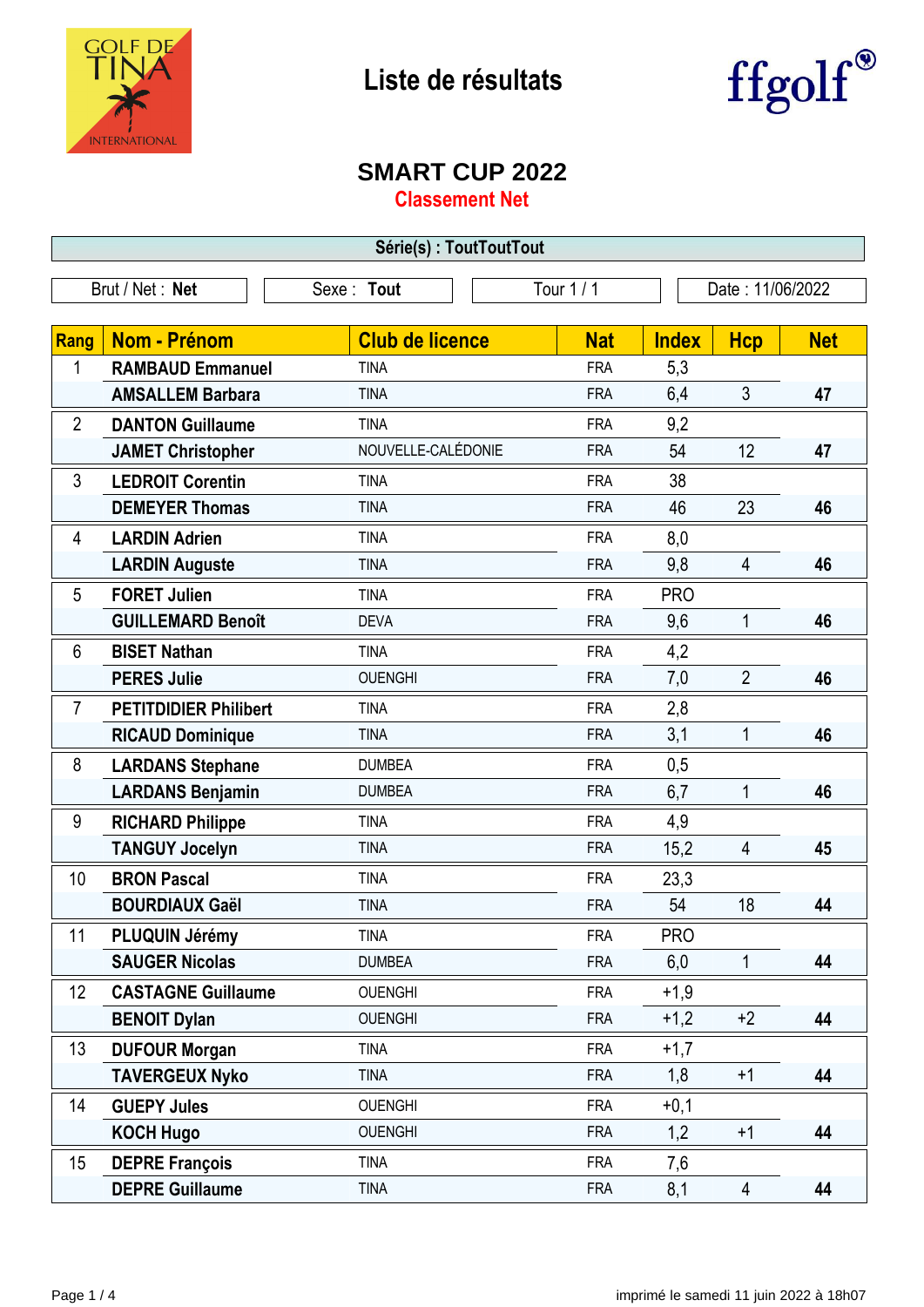| Rang | <b>Nom - Prénom</b>            | <b>Club de licence</b> | <b>Nat</b> | <b>Index</b> | <b>Hcp</b>     | <b>Net</b> |
|------|--------------------------------|------------------------|------------|--------------|----------------|------------|
| 16   | <b>MONCHY Yannick</b>          | <b>TINA</b>            | <b>FRA</b> | 11,7         |                |            |
|      | <b>MONCHY Louis</b>            | NOUVELLE-CALÉDONIE     | <b>FRA</b> | 54           | 13             | 43         |
| 17   | <b>RENAUD Laurent</b>          | <b>DUMBEA</b>          | <b>FRA</b> | 3,1          |                |            |
|      | <b>SAUGER Alexis</b>           | <b>DUMBEA</b>          | <b>FRA</b> | 7,4          | $\overline{2}$ | 43         |
| 18   | <b>PEDEUTOUR Timothée</b>      | <b>DUMBEA</b>          | <b>FRA</b> | 6,0          |                |            |
|      | <b>ALIBAUD Matis</b>           | <b>DUMBEA</b>          | <b>FRA</b> | 7,0          | $\mathfrak{Z}$ | 43         |
| 19   | <b>LAURET Claude-Alexandre</b> | <b>TINA</b>            | <b>FRA</b> | 1,0          |                |            |
|      | <b>LE ROUX Jeremie</b>         | <b>TINA</b>            | <b>FRA</b> | 3,1          | $\mathbf 0$    | 42         |
| 20   | <b>OTTOGALLI Ugo</b>           | <b>OUENGHI</b>         | <b>FRA</b> | $+1,1$       |                |            |
|      | <b>VEDEL Bertrand</b>          | <b>TINA</b>            | <b>FRA</b> | 13,7         | 1              | 42         |
| 21   | <b>LEBOULANGER Pierre</b>      | <b>DUMBEA</b>          | <b>FRA</b> | 6,6          |                |            |
|      | <b>BOUHIER Marie-Pierre</b>    | <b>DUMBEA</b>          | <b>FRA</b> | 17,9         | $6\phantom{1}$ | 42         |
| 22   | <b>ADIELSON GUICHET Alexia</b> | <b>TINA</b>            | <b>FRA</b> | 8,0          |                |            |
|      | <b>ADIELSON GUICHET Louise</b> | <b>TINA</b>            | <b>FRA</b> | 47           | 12             | 42         |
| 23   | <b>PLANTE Jean David</b>       | <b>TINA</b>            | <b>FRA</b> | 2,5          |                |            |
|      | <b>SATURNIN Jean-Marc</b>      | <b>TINA</b>            | <b>FRA</b> | 6,4          | $\mathbf{1}$   | 42         |
| 24   | <b>CHAZALMARTIN Christophe</b> | <b>TINA</b>            | <b>FRA</b> | 6,2          |                |            |
|      | <b>CHAZALMARTIN Louis</b>      | <b>TINA</b>            | <b>FRA</b> | 8,1          | $\mathfrak{Z}$ | 42         |
| 25   | <b>DARRASON Djaïa</b>          | <b>TINA</b>            | <b>FRA</b> | $+0,8$       |                |            |
|      | <b>DARRASON Philippe</b>       | <b>TINA</b>            | <b>FRA</b> | 11,9         | 1              | 41         |
| 26   | <b>DARMIZIN Maxime</b>         | <b>TINA</b>            | <b>FRA</b> | 38           |                |            |
|      | <b>SCARDONI Yoran</b>          | <b>TINA</b>            | <b>FRA</b> | 54           | 22             | 41         |
| 27   | <b>RIBERA Jean-Michel</b>      | <b>TINA</b>            | <b>FRA</b> | <b>PRO</b>   |                |            |
|      | <b>RIBERA Yumiko</b>           | <b>TINA</b>            | <b>FRA</b> | 11,7         | $\overline{2}$ | 41         |
| 28   | <b>JAMET</b> Ioann             | <b>TINA</b>            | <b>FRA</b> | 8,5          |                |            |
|      | <b>CHEVRY Clement</b>          | <b>TINA</b>            | <b>FRA</b> | 22,5         | $\overline{7}$ | 40         |
| 29   | <b>MARTINEZ Pierre-Henri</b>   | <b>TINA</b>            | <b>FRA</b> | 12,0         |                |            |
|      | <b>MARTIN Stéphanie</b>        | <b>OUENGHI</b>         | <b>FRA</b> | 30,5         | 10             | 40         |
| 30   | <b>BOLO Jose</b>               | <b>DUMBEA</b>          | <b>FRA</b> | 14,7         |                |            |
|      | <b>ALHANS Thierry</b>          | <b>DEVA</b>            | <b>FRA</b> | 17,5         | 8              | 40         |
| 31   | <b>LAUNAY Christian</b>        | <b>TINA</b>            | <b>FRA</b> | 14,2         |                |            |
|      | <b>TORRES Marie</b>            | <b>TINA</b>            | <b>FRA</b> | 25,2         | 10             | 40         |
| 32   | <b>HONAKOKO Eseta</b>          | <b>TINA</b>            | <b>FRA</b> | 12,1         |                |            |
|      | <b>HONAKOKO Jean</b>           | <b>TINA</b>            | <b>FRA</b> | 13,4         | 8              | 40         |
| 33   | <b>GOUJON Philippe</b>         | <b>TINA</b>            | <b>FRA</b> | 8,6          |                |            |
|      | <b>GOUJON Catherine</b>        | <b>TINA</b>            | <b>FRA</b> | 18,6         | $6\phantom{1}$ | 40         |
| 34   | <b>DELAUNAY Timothée</b>       | <b>DEVA</b>            | <b>FRA</b> | 16,8         |                |            |
|      | <b>REHM Arnaud</b>             | <b>DEVA</b>            | <b>FRA</b> | 17,3         | 9              | 40         |
| 35   | <b>MICHAUD Jeremy</b>          | <b>DUMBEA</b>          | <b>FRA</b> | 27,8         |                |            |
|      | <b>COLINMAIRE Sylvain</b>      | <b>DUMBEA</b>          | <b>FRA</b> | 43           | 18             | 39         |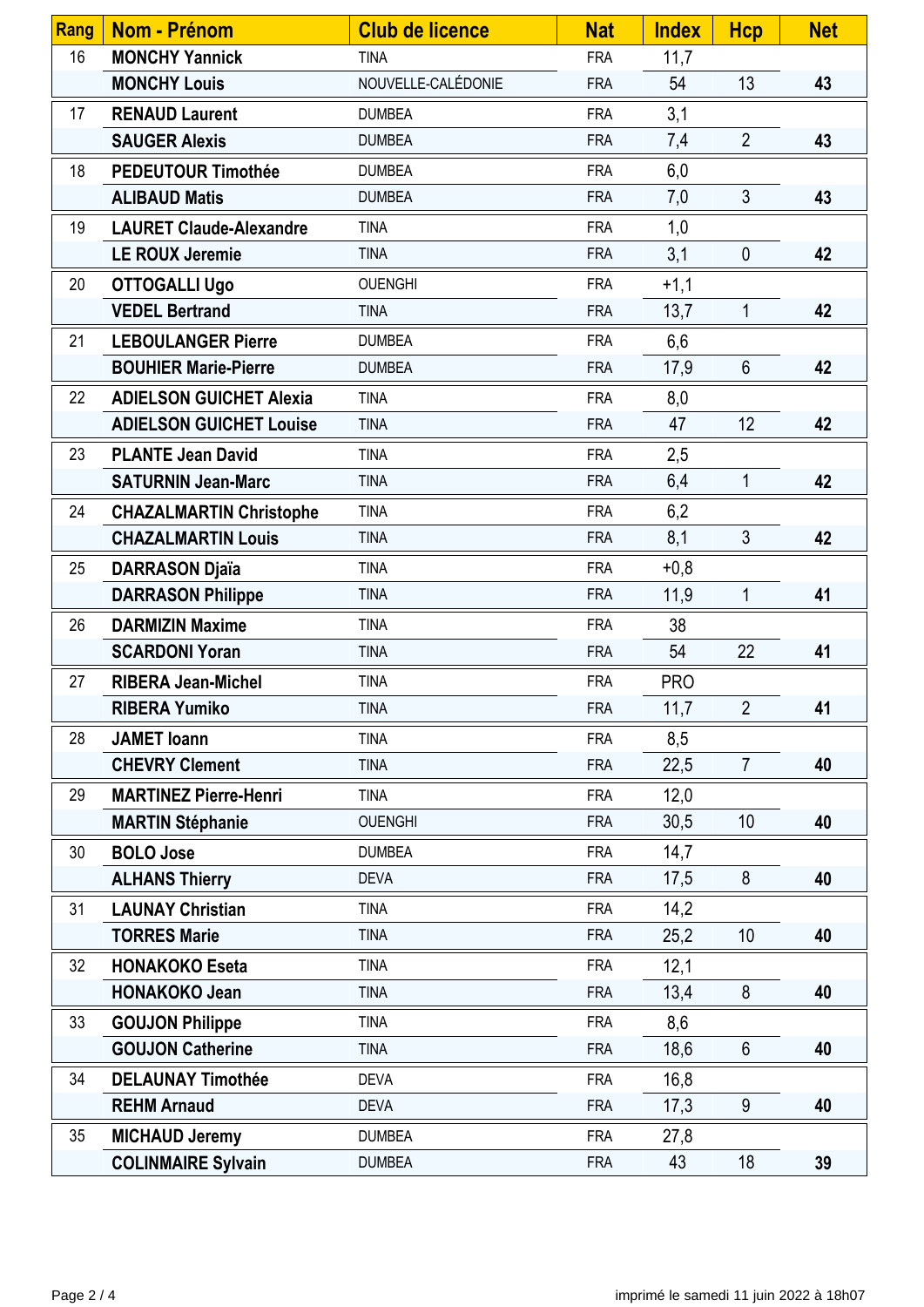| <b>Rang</b> | Nom - Prénom                    | <b>Club de licence</b> | <b>Nat</b> | <b>Index</b> | <b>Hcp</b>     | <b>Net</b> |
|-------------|---------------------------------|------------------------|------------|--------------|----------------|------------|
| 36          | <b>MAILLARD Thierry</b>         | <b>TINA</b>            | <b>FRA</b> | 11,1         |                |            |
|             | <b>TABET Jean</b>               | <b>TINA</b>            | <b>FRA</b> | 22,7         | 8              | 39         |
| 37          | <b>KOCH Axel</b>                | <b>OUENGHI</b>         | <b>FRA</b> | 9,2          |                |            |
|             | <b>GOMAR David</b>              | <b>TINA</b>            | <b>FRA</b> | 17,2         | $6\phantom{1}$ | 39         |
| 38          | <b>CHEVAL Frank</b>             | <b>TINA</b>            | <b>FRA</b> | 9,6          |                |            |
|             | <b>CARUANA Denis</b>            | <b>TINA</b>            | <b>FRA</b> | 11,2         | 5              | 38         |
| 39          | <b>BUFFETEAU Maxime</b>         | <b>TINA</b>            | <b>FRA</b> | 18,8         |                |            |
|             | <b>LIONNET Arnaud</b>           | <b>TINA</b>            | <b>FRA</b> | 27,1         | 12             | 38         |
| 40          | <b>BOSIO Dominique</b>          | <b>TINA</b>            | <b>FRA</b> | 11,0         |                |            |
|             | <b>GONZALEZ Georges</b>         | <b>TINA</b>            | <b>FRA</b> | 12,4         | $6\phantom{1}$ | 38         |
| 41          | <b>ANSELOT Mathis</b>           | <b>TINA</b>            | <b>FRA</b> | 19,3         |                |            |
|             | <b>ROUVEYROL Martin</b>         | <b>TINA</b>            | <b>FRA</b> | 45           | 14             | 37         |
| 42          | <b>BONNEFOND Laurent</b>        | <b>TINA</b>            | <b>FRA</b> | 8,6          |                |            |
|             | <b>BONNEAU-HAZELZET William</b> | <b>TINA</b>            | <b>FRA</b> | 20,2         | $6\phantom{1}$ | 37         |
| 43          | <b>RICHARD Nael</b>             | <b>TINA</b>            | <b>FRA</b> | 24,8         |                |            |
|             | <b>DELAMARE Hugo</b>            | <b>TINA</b>            | <b>FRA</b> | 25,4         | 12             | 36         |
| 44          | <b>RICHIER Philippe</b>         | <b>DEVA</b>            | <b>FRA</b> | 8,9          |                |            |
|             | <b>RODRIGUEZ Thierry</b>        | <b>DUMBEA</b>          | <b>FRA</b> | 15,2         | $6\phantom{1}$ | 36         |
| 45          | <b>CUENOT Pierre Henri</b>      | <b>TINA</b>            | <b>FRA</b> | 11,6         |                |            |
|             | <b>GUIVARCH Erwan</b>           | <b>TINA</b>            | <b>FRA</b> | 19,6         | $\overline{7}$ | 36         |
| 46          | <b>BONBON Christophe</b>        | <b>TINA</b>            | <b>FRA</b> | 24,4         |                |            |
|             | <b>WADRIAKO Zien</b>            | <b>TINA</b>            | <b>FRA</b> | 24,7         | 14             | 36         |
| 47          | <b>DESBORDES Jean Marie</b>     | <b>TINA</b>            | <b>FRA</b> | 12,9         |                |            |
|             | <b>DESBORDES Dominique</b>      | NOUVELLE-CALÉDONIE     | <b>FRA</b> | 22,1         | 8              | 36         |
| 48          | <b>BERBECHE Michel</b>          | <b>DEVA</b>            | <b>FRA</b> | 19,3         |                |            |
|             | <b>HEROS Anakin</b>             | <b>DUMBEA</b>          | <b>FRA</b> | 19,4         | 11             | 35         |
| 49          | <b>BONNEAU Nicolas</b>          | <b>TINA</b>            | <b>FRA</b> | 18,0         |                |            |
|             | <b>PELAGE Ronny</b>             | NOUVELLE-CALÉDONIE     | <b>FRA</b> | 26,0         | 11             | 35         |
| 50          | <b>VENDEE Laurent</b>           | <b>DEVA</b>            | <b>FRA</b> | 9,8          |                |            |
|             | <b>BOUQUILLARD Stéphane</b>     | <b>DEVA</b>            | <b>FRA</b> | 29,6         | 9              | 35         |
| 51          | <b>FLOCH Pierre-Emmanuel</b>    | <b>TINA</b>            | <b>FRA</b> | 8,6          |                |            |
|             | <b>FLOCH Paul-Emile</b>         | <b>TINA</b>            | <b>FRA</b> | 16,6         | $6\phantom{1}$ | 35         |
| 52          | <b>PAIS Patrick</b>             | <b>TINA</b>            | <b>FRA</b> | 18,3         |                |            |
|             | <b>JOSSE Alain</b>              | <b>TINA</b>            | <b>FRA</b> | 24,8         | 11             | 33         |
| 53          | <b>DANG Philippe</b>            | <b>OUENGHI</b>         | <b>FRA</b> | 11,9         |                |            |
|             | <b>GUEPY Georges</b>            | <b>OUENGHI</b>         | <b>FRA</b> | 18,1         | $\overline{7}$ | 33         |
| 54          | <b>SAVELLI Eric</b>             | <b>TINA</b>            | <b>FRA</b> | 17,1         |                |            |
|             | <b>SAVELLI Eliott</b>           | <b>TINA</b>            | <b>FRA</b> | 54           | 14             | 31         |
| 55          | <b>GUERANGER Stephane</b>       | PAYS DE LA LOIRE       | <b>FRA</b> | 18,0         |                |            |
|             | <b>DUMAS Philippe</b>           | <b>TINA</b>            | <b>FRA</b> | 54           | 16             | 29         |